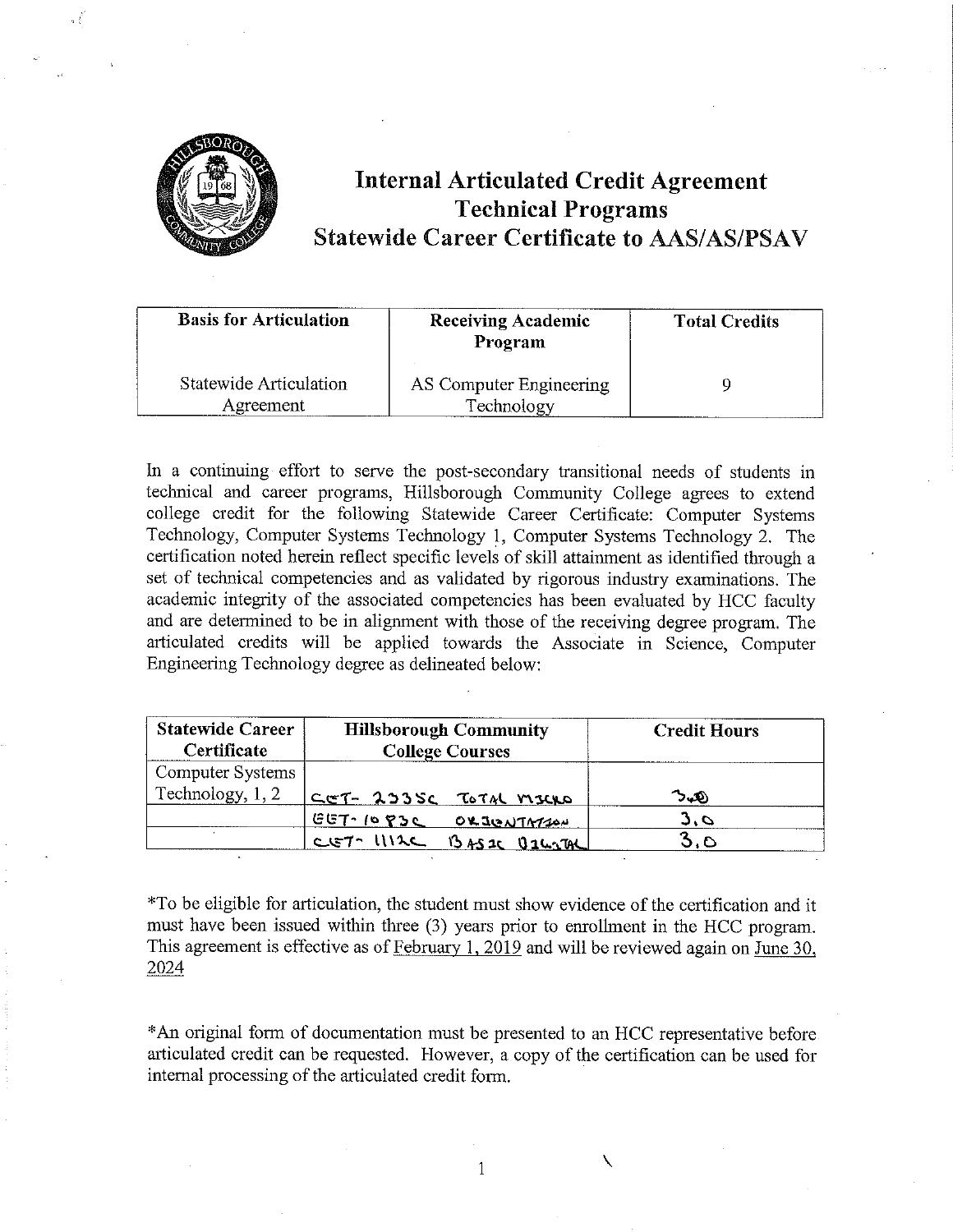# **HILLSBOROUGH COMMUNITY COLLEGE**

Tracy Barnes Department Chair, Computer Engineering Technology

Date:  $4 - 18 - 2019$ 

7 Hill  $\tilde{\bm{z}}$ 

Barry Hubbard Dean

Date: <u>4</u> - 18 - 19

**FT'..** ,/' - *-<* ~ **~...\_,\_..2'-.** 

 $4 - 29 - 19$ 

Brian Mann Director, Associate in Science Programs

Date:

Richard Senker Interim Vice President, Academic Affairs

Date:  $4/29/19$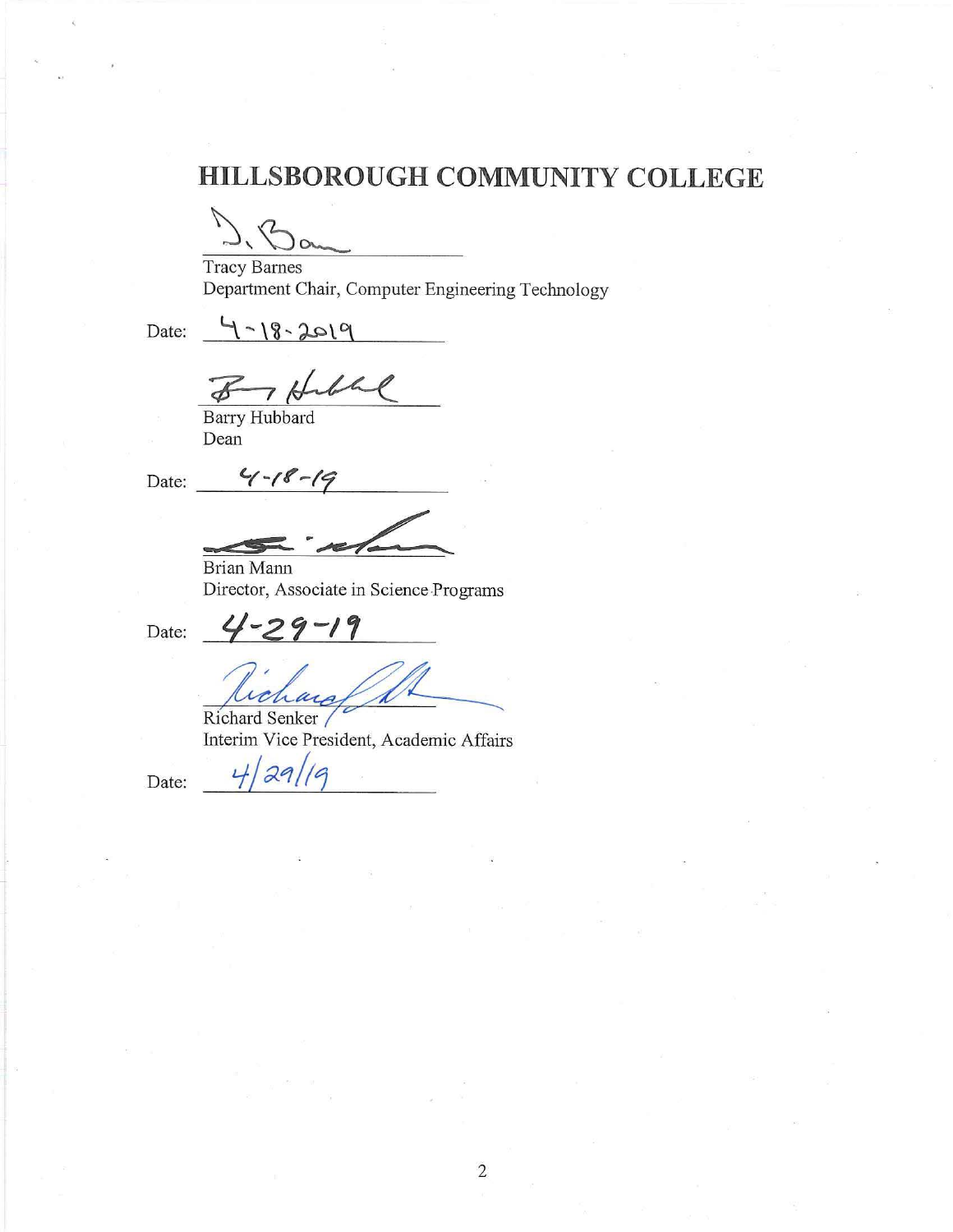## **Florida Department of Education**

### **Postsecondary Adult Vocational (PSAV) to AAS/AS Degree Articulation**

#### **Statewide Agreement Worksheet Summary**

PSAV Program Name: Computer Systems Technology Computer Systems Technology 1 Computer Systems Technology 2

| PSAV CIP Number: _ | 0647010400 |
|--------------------|------------|
|                    | 0647010404 |
|                    | 0647010405 |

PSAV Program Number: 1470104 J500100 J500200

AAS/AS Degree Name: Computer Engineering Technology

AAS/AS CIP Number: 0615.040200/1615.040200

Admission Requirements: Students entering the Associate in Applied Science and or the Associate in Science Program in **Computer Engineering Technology** must have a standard high school diploma or its equivalent, or a CPT Eligible Certificate of Completion. Students must meet the requirements of State Board Rule 6A-10.0315(3), FAC (College preparatory testing, placement, and instruction. --). Students earning scores less than those listed shall enroll in college preparatory communication and computation instruction.

Other admission requirements: None

Validation Mechanisms: Present an original certificate of completion in Computer Systems Technology. Complete one computer engineering technology program specific course not included as part of the courses being awarded credit with a grade of 'C' or better at the community college awarding the credit. Student must enroll within three (3) years of completion of the PSAV program.

School district technical center and community college faculty committee met and agreed to propose that the **1650** clock hour program in **Computer Systems Technology OR** the **900** clock hour program in **Computer Systems Technology 1 AND** the **750** clock hour program in **Computer Systems Technology 2** shall articulate **nine (9)** college credit hours to the AAS/AS Degree in **Computer Engineering Technology** and award an **additional 12 credits** for PSAV programs including Cisco Networking Academy (4 courses in the CCNA track) where the community college includes Cisco as part of its program being articulated. This agreement does not preclude but encourages the awarding of additional credits by any college through local agreements.

Community College: AAS/AS in Computer Engineering Technology.

General Education . . . . . . . . . . . . . . . . . . . . . . . . . . . . . . . . . . . . . . . . . . . . . .. 15 credit hours